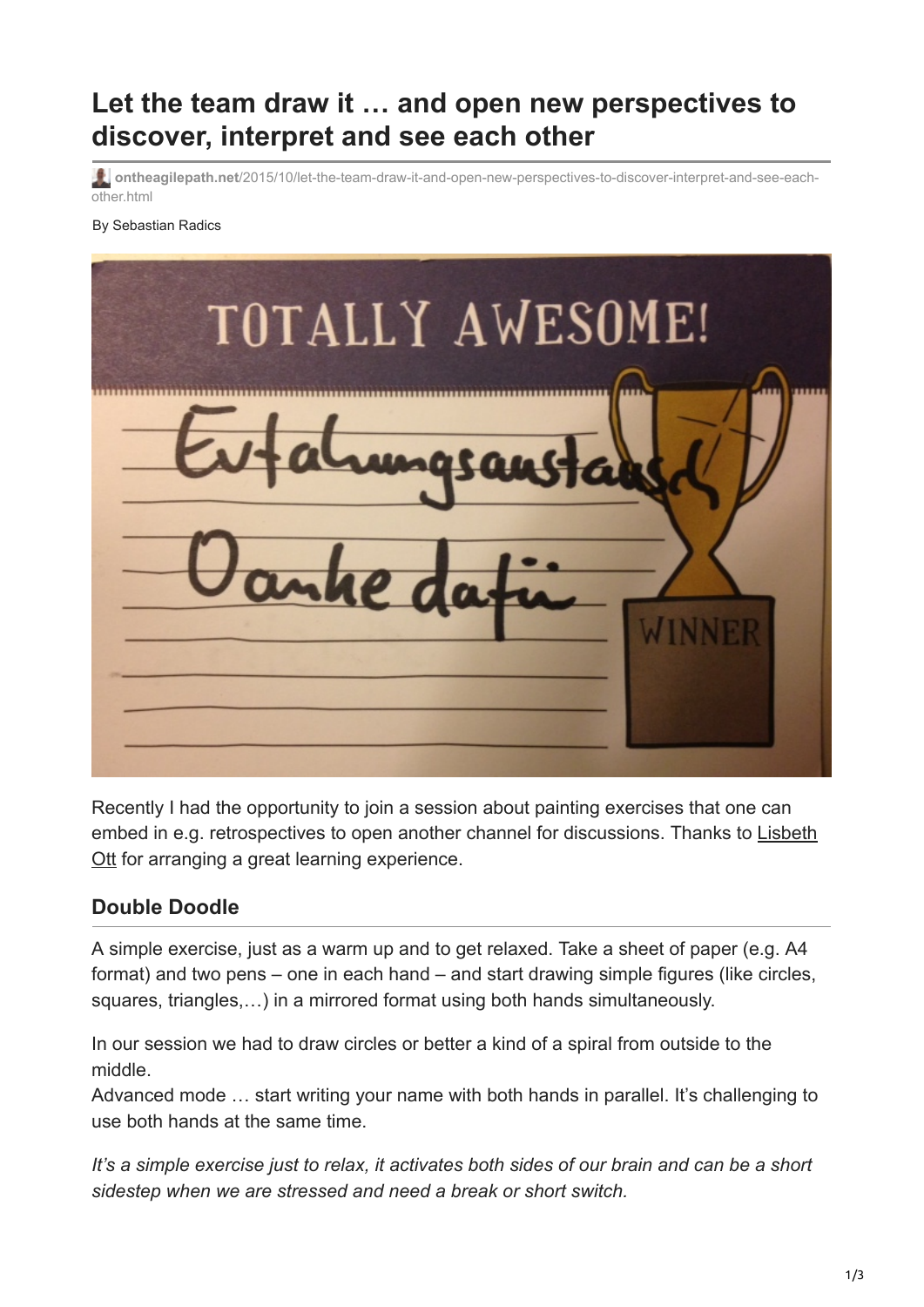# **Thinking circles**

Provide a simple form as an orientation, e.g. a double circle like shown on the left side. Ask the group to draw as many combinations that have to include the form in whatever way. Use a given time frame e.g. 5-10 minutes.

It's amazing how many new combinations and ideas one will find short after starting the exercise.

*This exercise shows that there is often more than one possibility. Use it, when you got stuck with a problem and need to find new approaches or just to empty your mind and relax.*

# **I (we) paint what you (don't) see**

In a group or as a pair. One gets an original drawing (e.g. a postcard) … the describer, the rest gets a sheet of paper and pens. The describer has to describe the drawing (without showing it). The group has to paint the drawing just by the given explanation (every on individually).

The describer should not see the drawings done by his peers and stops describing when he thinks all details where provided.

Just compare the original drawing with the ones created from the group and shortly discuss differences and how the describer and the group perceived it.

*Best suited for showing that not everyone shares the same picture just by having a description. In addition one can reflect what way of describing things will help the group to understand it – the more details in the beginning the more the group can get stuck when later on the outer format is being described.*

#### **Variation 1 – Sentence and picture alternating**

In a group – start with a sentence, the next in the group has to paint a picture expressing the sentence, followed by the next writing the sentence out of the picture and so on. When done in the group – compare the original sentence with the resulting sentence.

#### **Variation 2 – The fast change**

Again in a group – one is drawing the initial picture, the next one has a short look on it and redraws the picture,… compare the the final picture with the initial picture.

# **Personas or a Team Alias**

Build a ring and everyone draws her right neighbor. Open the solution space by drawing real portraits, animals, symbols, cartoons or whatever makes sense. Maybe connected with a direction like ... What I appreciate...

*It's just a fun exercise and when we did it, it's a great opportunity to discover new perspectives of everyone in your team.*

# **Team analysis**

A more advanced mode – let everyone draw a picture of the team – guided by the questions: